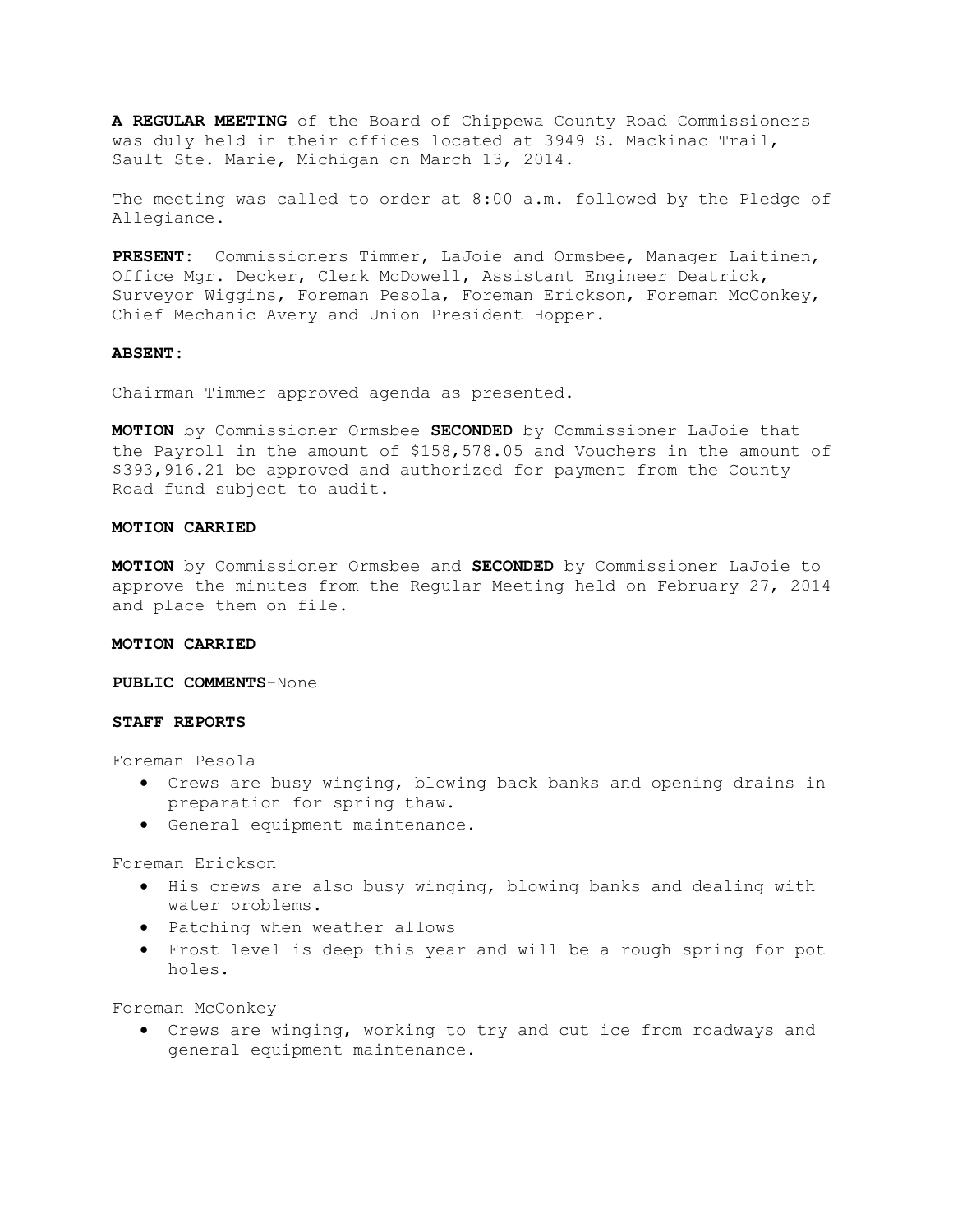# Surveyor Wiggins

· Working on preparing stream crossing permits.

- Office Manager Decker
	- · Audit completed with no significant findings. Preliminary audit report should be back next week and will be schedule an exit conference with the auditor.
	- · Certification maps have been added to the road commission web site.
	- · Working on adjustments to the fringe and equipment rental rates for the State.

Assistant Engineer Deatrick

- · Federal aid project, 1 ½ Mile Road on Sugar Island, has been cleared for bidding.
- · Working on final accounting of the federal aid projects from last year.
- · Working on bridge approach paving project.
- · Will be attending a paving show this next week.
- · Received notice from the Federal Lands Assistance Program that our application for improvements to the Curley Lewis Hwy was rejected.

Chief Mechanic Avery

· Working on routine repairs

#### **COUNTY COMMISSIONERS' COMMENTS**-None

## **MANAGERS REPORT**

- · Reported on CRAM Meeting held in Lansing last week. The entire meeting was very well attended. Had opportunity at the UP Legislative Banquet to have dinner with Dick Postumus from the Governor's office. The following morning we did have meetings scheduled with Representatives Walker and Foster to discuss funding issues. They both were supportive of getting something passed for road funding. There was also a very good presentation by Pennsylvania DOT Director. Pennsylvania doesn't have County Road Agencies but roads are maintained by State DOT along with city and villages. He was very involved in helping to get a 2.3 billion dollar funding package passed in the state of Pennsylvania.
- · There have been very positive talks of the possibility that during spring breakup we may see a push to get some funding passed for roads.
- · Recent polling numbers relating to states excess revenue and how they feel it should be spent indicated 37% feel it should be used for education 36% feel it should be spent on roads and bridges and 12% stated they would like a refund.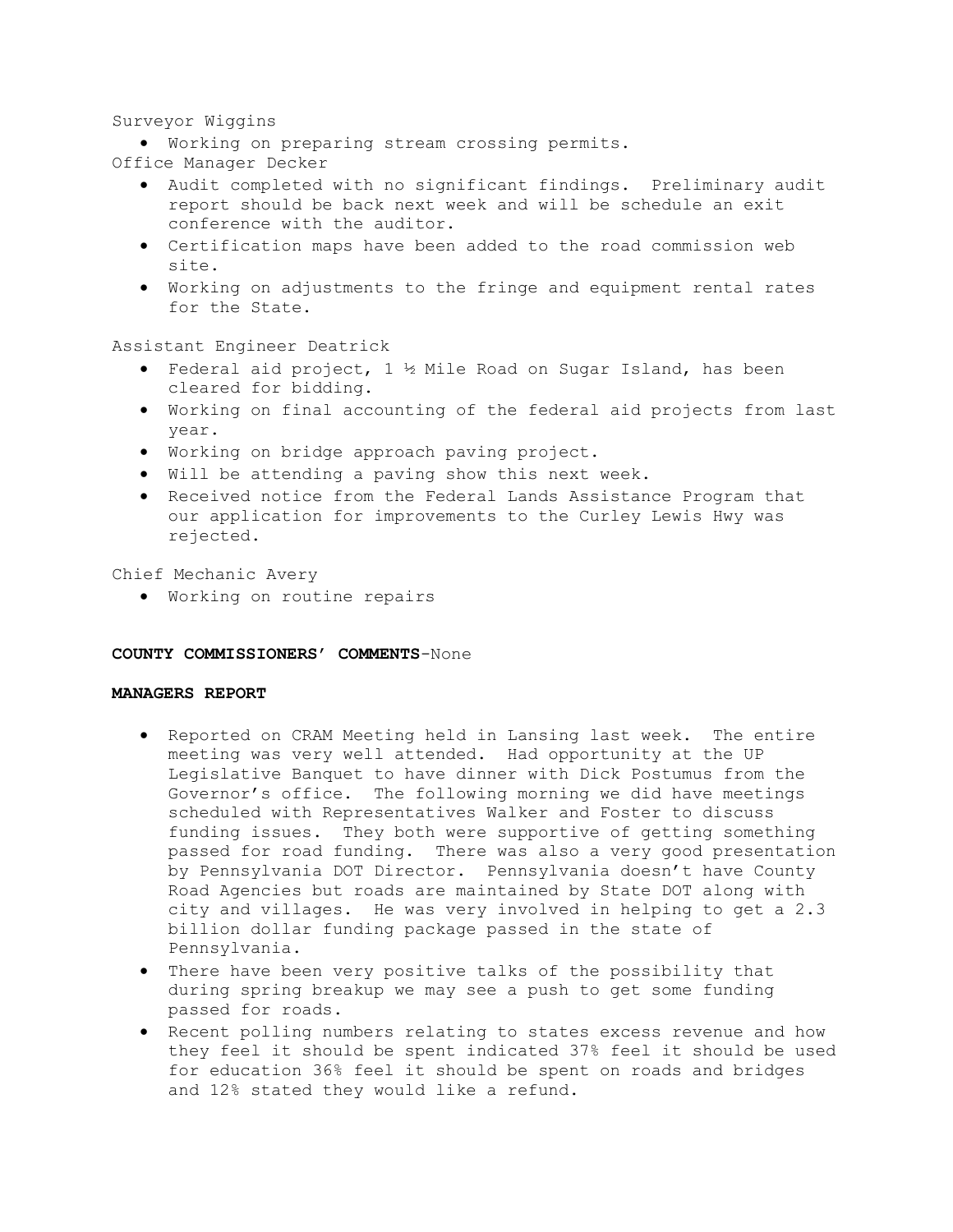- · Press Release received late yesterday stating the legislature did approve a onetime deal of 215 million for transportation. 1 million of this will be redistributed through the MTF formula, which will be approximately \$360,000 of discretionary maintenance funds for us. The other 115 million will be distribute for legislatively selected projects.
- · Met with DEQ Director to discuss general ideas to settle our past alleged violations. Seamed to be somewhat productive.
- · Made presentation at Rotary luncheon Monday of this week on Sugar Island flood damage. Was surprised by the number of people here in the Soo that had no idea of the extent of the damage. Introduced those present to our new web site and also handed out the Local Roads Matter pamphlets.
- · Held Task Force workshop yesterday to work at balancing all the projects to the dollar and zero everything out. All of the projects we had scheduled will proceed. Will hold final RTF Meeting the first part of April.
- · Working on Service Time Policy.
- · Meeting to attend in Escanaba next Tuesday on employment practices presented by our liability pool.
- · Continue to monitor the frost levels and foresee spring weight restrictions will be a while yet.

Manager Laitinen presented letter dated February 24, 2014 from the Department of Natural Resources supporting flexibility in this year's spring weight restrictions for the timber producers carrying wood to the mills.

Manager Laitinen stated we have always tried to work with the loggers and when temperatures and conditions are right have allowed them to move timber to the mills during restricted times.

Discussion ensued on percentage for roads which is written into the DNR's agreement and how it is used.

#### **UNFINISHED BUSINESS**

a. Policy on Purchase of MERS Service time.

Manager Laitinen presented draft policy for purchasing MERS service time. The policy states that an employee must attain an age of 55/25 or 60/10 in order to retire with the pension and health benefits in effect in the collective bargaining agreement at the time of retirement. The policy addresses the MERS process for the purchasing of service time. It states that the substitution of purchased service time in place of actual service places additional financial burden upon the employer. Manager Laitinen recommended that upon completion of 10 years of actual service an employee may substitute up to one year of purchased service time and upon completion of 20 years of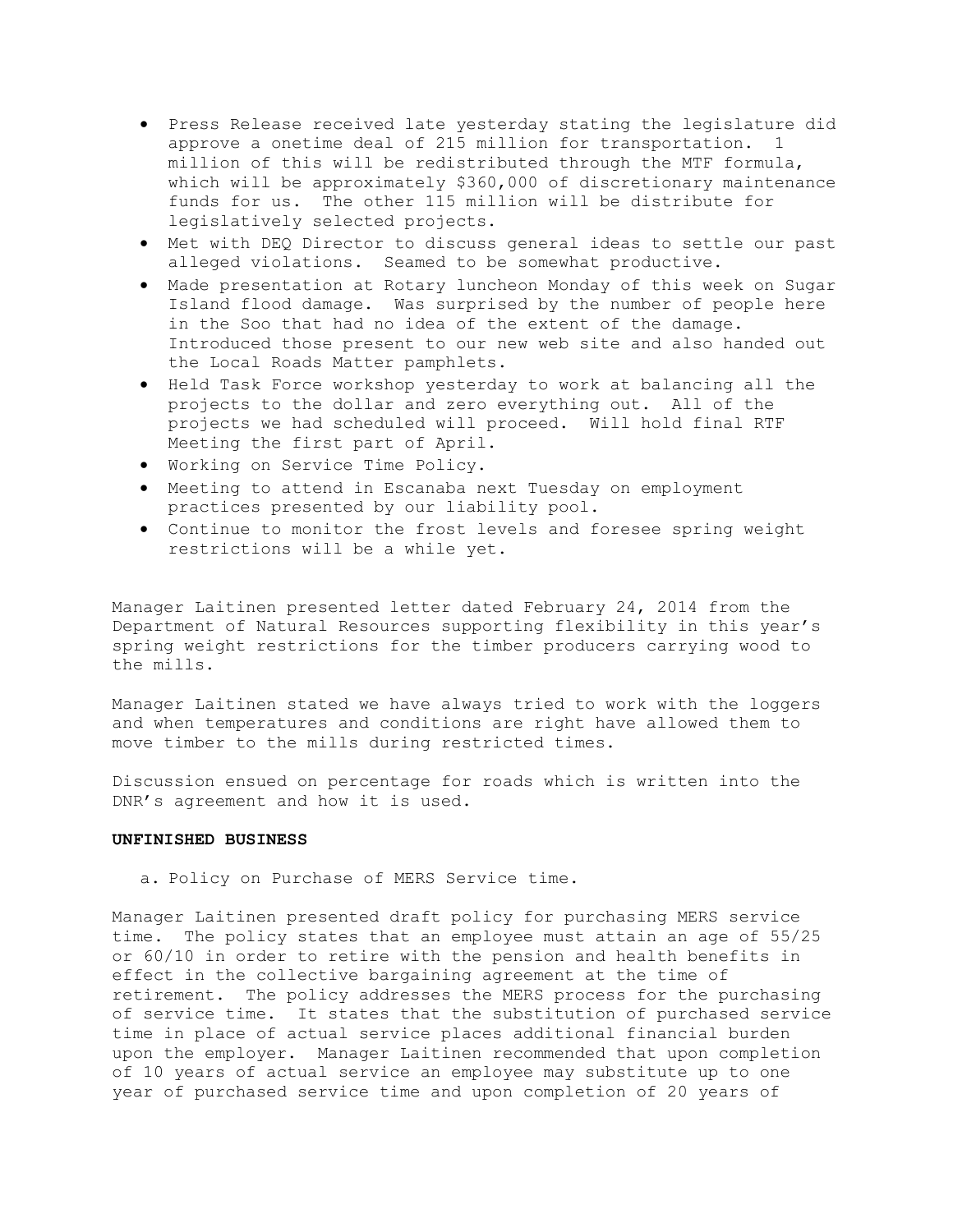actual service an employee may substitute up to an additional two years of purchased service time for actual service time. Manager Laitinen stated he did ask other counties for their policy or comments regarding purchasing of service time, but no one county has sent him any specific language or a policy they have adopted for the purchasing of service time. The one comment he did receive was that it does affect your unfunded liability as it appears on our audit report.

Discussion ensued on approval of the MERS service purchase policy.

Commissioner Ormsbee indicating he feels that we should revise the policy and allow the purchasing of 5 years of time following the MERS current guidelines.

Discussion ensued.

Manager Laitinen was directed by the Board to revise the MERS Purchase of Service Time policy to reflect the ability for an employee to purchase up to 5 years of service time and bring it back for approval at our next meeting.

b. Retiree Health Insurance plan upon Retirement.

Manager Laitinen opened discussions regarding retiree health insurance plan effective upon retirement. He indicated after a phone conversation with our attorney and after her review of the union contract language she was in agreement that we are on good legal standing to implement the Base Plan as identified in the contract, which would be at no cost to the retiree. She also indicated we could offer the ability for a retiree to upgrade to the other plans, but the additional cost would be the responsibility of the retiree. Manager Laitinen stated that if the option of purchasing up to a different benefit level fits well with some retiree's life style he would like to see this option allowed.

Commissioner Ormsbee stated personally, after review of the current contract language and discussions held with others while at the CRAM Meeting last week he is of the opinion, and stressed to all of our retirees and current employees that the health care plan they retire with isn't necessarily the health care plan that they will continue to have in retirement. He stated so, for whatever reason our current health care plan changes, then he would like to see this plan carry over to our retirees.

Manager Laitinen stated because our Blue Cross Blue Shield plans are self funded we are allowed to have various coverage levels. We currently have several different suffixes with different benefit levels for retirees. He indicated it has been the desire of the Board and Boards past to continue this practice. Manager Laitinen stated this is a diminishing population as it really only affects those employees hired prior to 2005.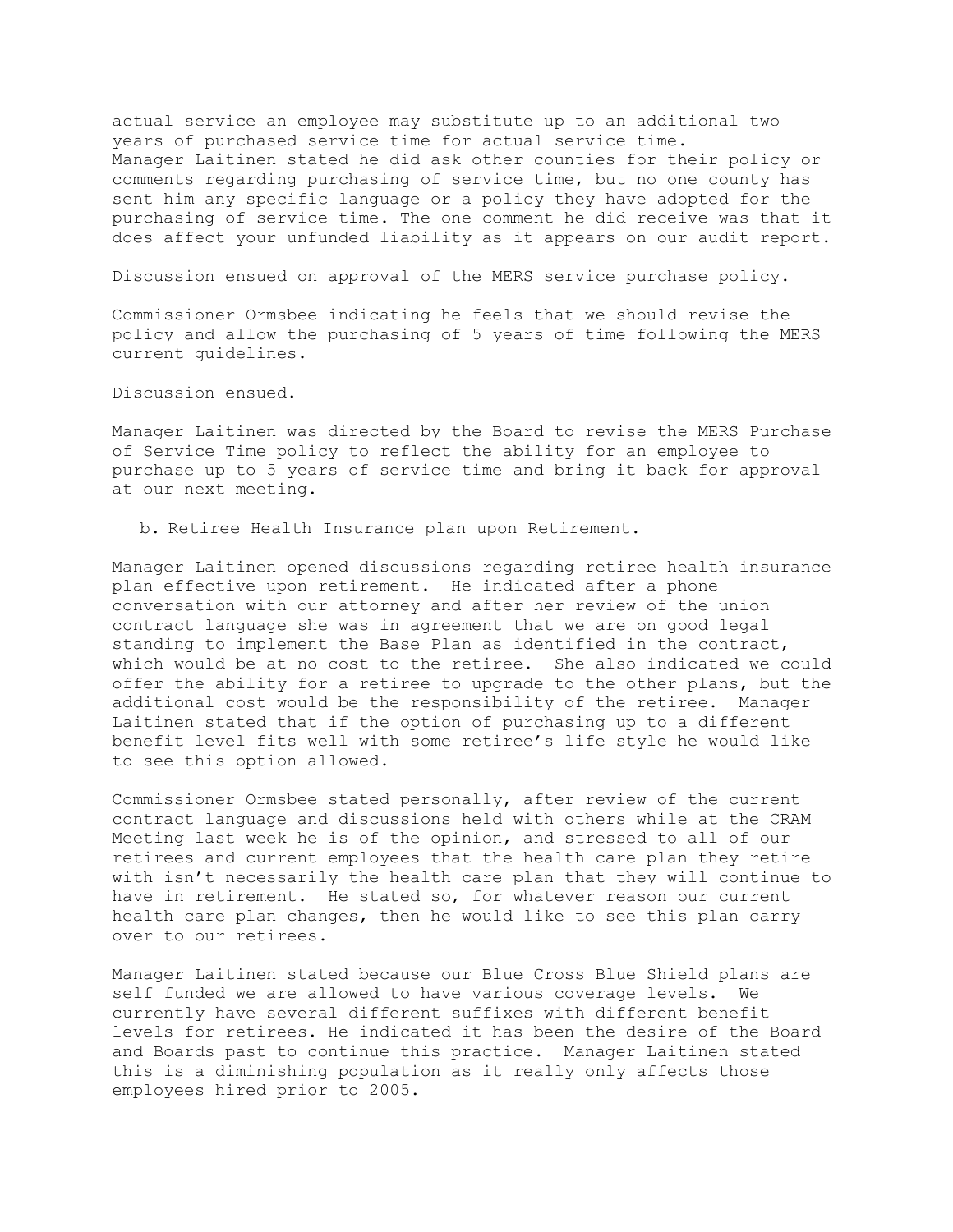Chairman Timmer discussed the 80/20 rule stating this is what the county has set up.

Union President Hopper stated past practice and what has been the interpretation of the contract is that a retiree would have the same coverage level as on the day of his retirement.

Commissioner Ormsbee stated we're not dealing with past practices but with rising health care cost. He stated the language in the contract is not specific, only that the employer agrees to pay the full cost of health insurance coverage for eligible retired employees, and it does not describe any particular coverage level.

Union President Hopper stated if this is the case then it should be negotiated into the contract to reflect that any employee hired after a certain date and eligible for retirement would have a changing health care benefit. He stated when the current contract and many before it were negotiated it was with the intent that whatever coverage level an employee had on the day of retirement would be his benefit level for the duration.

Perry Ross addressed the Board questioning the fairness in suggesting these changes. He stated himself and others have worked many years and made many concessions on wages and other items in order to provide insurance to the guys who walked out that door. To all of a sudden suggest this wasn't the intent hardly seems right.

Manager Laitinen recommended consulting with our attorney regarding these matters before taking any action that would change existing retirement benefit levels.

Manager Laitinen was directed by the Board that we move forward and implement the Base Plan as the 100% employer provided health insurance plan upon retirement with the two other optional coverage levels being available to purchase if a retiree so desires.

#### **ROAD COMMISSIONERS COMMENTS**

Commissioner Ormsbee

- · Thanked everyone for doing a great job, roads look great.
- · Asked that the plows located close to the intersection in Rudyard be moved back for safety reasons.
- ·

Commissioner LaJoie

· Thanked everyone for all the extra time they are putting in and hopes the weather will break soon.

Commissioner Timmer

· Proud of the work our crews are doing, keep up the great job.